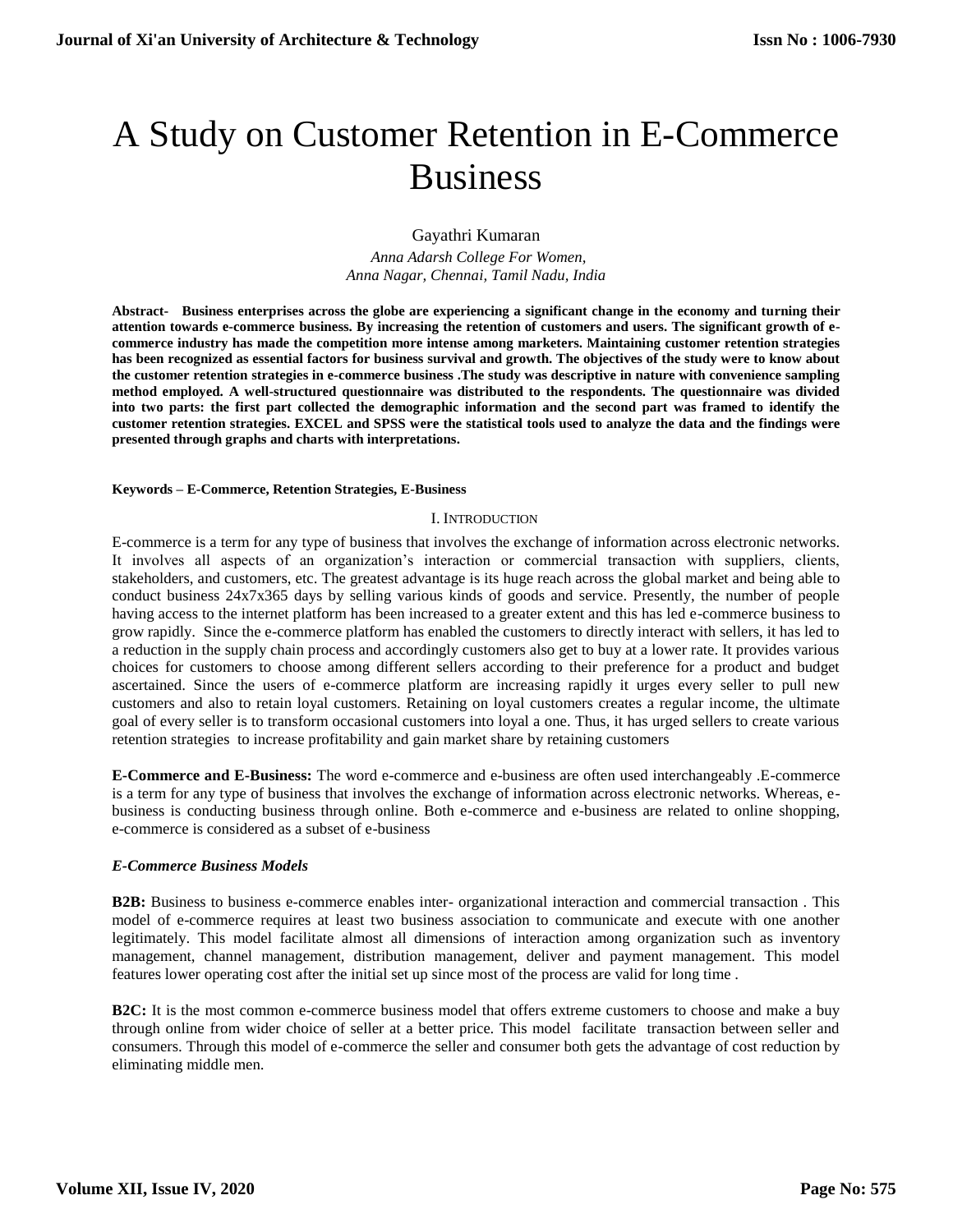**C2B:** Is a model of e-commerce, where the transaction are originated by customers has a set of requirement for a commodity or service. It is the responsibility of e-commerce business to match the requirement of customers. It empowers the clients to decide the price of product or service offered.

**C2C:** Is a model of e-commerce that provide an opportunity for trading of products and services among consumers who are connected through internet. It facilities individuals to sell their products or services to other individual at a market determined price.

## *Retention Strategies of E-Commerce Business*

The factors that are considered to be influential towards the purchase decision of e-commerce consumers are responsiveness, contact point, convenience, merchandising, site design, security, serviceability, contact interactivity customization and care.

- **Responsiveness:** Influencing factor that comes under this context are clear state of return policy, quality guarantee and refund policy.
- **Contact Point:** Influencing factor that comes under this context are Support system available such as online chatting, email and phone.
- **Convenience:** Influencing factor that comes under this context are Easy to find what you want.
- **Merchandising:** Influencing factor that comes under this context are one stop purchase, variety of offerings and numbers of offerings.
- **Site Design:** Influencing factor that comes under this context are good website designs, easy navigation, updated information and easy to recall.
- **Security:** Influencing factor that comes under this context are personal Information security and financial security such as transaction and personal details.
- **Serviceability:** Influencing factor that comes under this context are Prompt delivery, complaint handling and good packaging
- **Customization:** Influencing factor that comes under this context are recommendations according to the preferences of customers.
- **Cultivation:** Influencing factor that comes under this context are offers and discounts provide to customers in order retain them.
- **Care:** Influencing factor that comes under this context are pre and post sales services
- **Contact Interactivity:** Influencing factor that comes under this context are wide information coverage

## II. REVIEW OF LITERATURE

Akshay(2007) The study has developed a e- satisfaction model which ties together 18factors representing five major context namely convenience, merchandising, site design, security and serviceability. The study identified that special attention to convenience, site design, financial security produce most positive outcome pertaining to satisfaction.

Srini, Rolph and Kishore (2002) In their study conducted a research to find the most significant factor that has impact on customer loyalty. They formed 8C model to explain the factor that has impact on customer loyalty and suggested that both the attitudinal behavioral dimensions needed to be incorporated in the measurement of loyalty.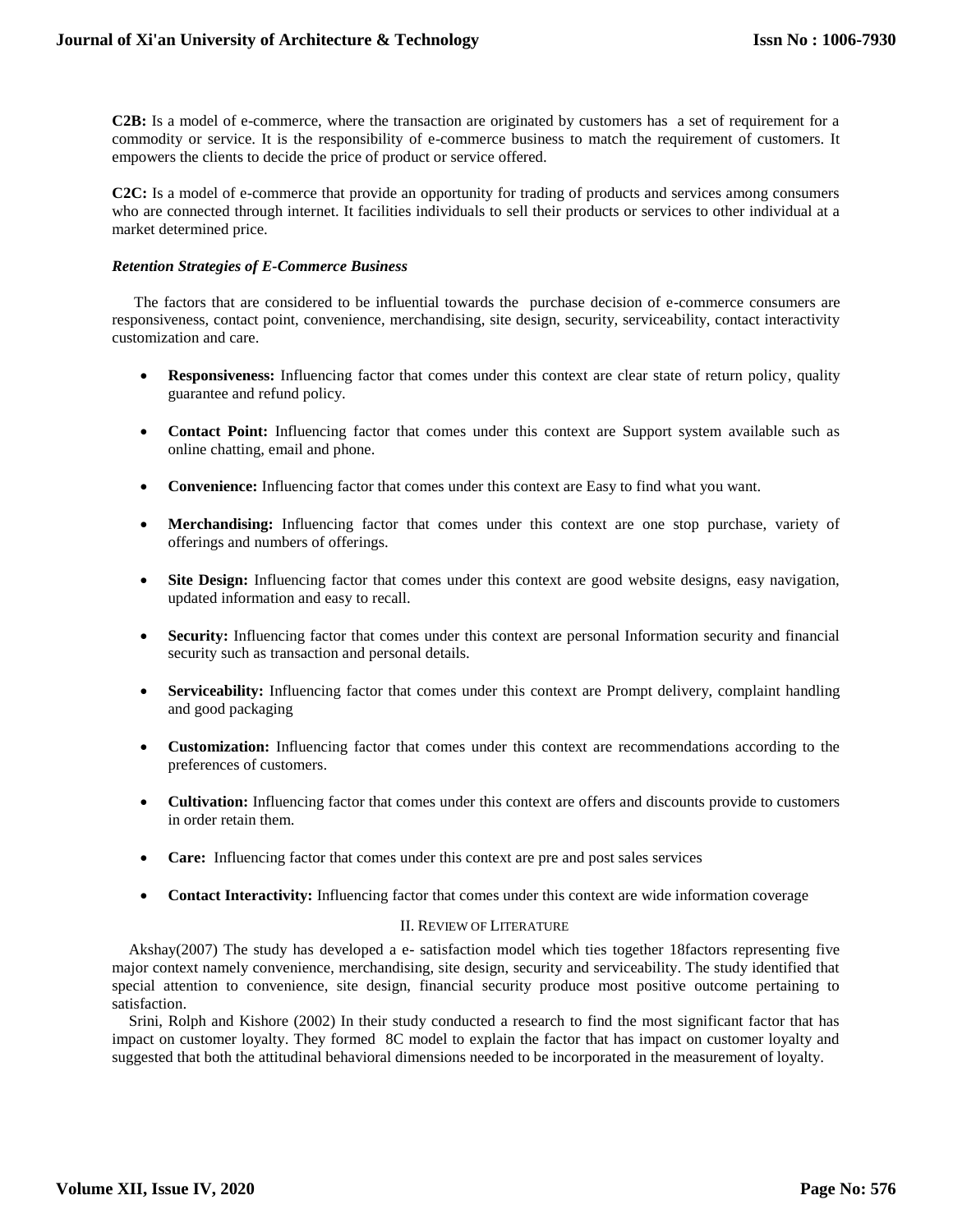## III. RESEARCH METHODOLOGY

- **Nature of Date to be Used:** A well- structured questionnaire with closed ended questions was used to collect data from the respondents.
- **Secondary Data:** The secondary data for the study has been drawn from books, journals, internet etc.
- **Sampling Design:** The study was conducted in Chennai city. The total population of the study if infinitive, due to time constrains the sample size was taken as only 50 respondents from among the customer buying towards online of products and services.

| Table - 1 Demographic Profile  |                        |                |            |  |  |
|--------------------------------|------------------------|----------------|------------|--|--|
| Demographic<br><b>Variable</b> | <b>Classifications</b> | Frequency      | Percentage |  |  |
|                                | Male                   | 22             | 43.1       |  |  |
| Gender                         | Female                 | 28             | 56.9       |  |  |
|                                | Total                  | 50             | 100        |  |  |
|                                | Married                | 20             | 39.2       |  |  |
| <b>Marital Status</b>          | Unmarried              | 30             | 60.8       |  |  |
|                                | Total                  | 50             | 100        |  |  |
| Qualification                  | School/Diploma         | $\overline{7}$ | 13.7       |  |  |
|                                | UG/PG                  | 37             | 74.5       |  |  |
|                                | Professional / Ph.D    | 6              | 11.8       |  |  |
|                                | Total                  | 50             | 100        |  |  |
|                                | Salaried               | 19             | 37.3       |  |  |
|                                | Business / Profession  | $\overline{4}$ | 7.8        |  |  |
| Occupation                     | Student                | 21             | 43.1       |  |  |
|                                | Home maker/Retired     | 6              | 11.8       |  |  |
|                                | Total                  | 50             | 100        |  |  |
|                                | Up to Rs. 50000        | $\overline{7}$ | 13.7       |  |  |
|                                | Rs 50001- Rs. 100000   | 11             | 21.6       |  |  |
| Monthly Income of<br>Family    | Rs.100001-Rs.200000    | 25             | 19.6       |  |  |
|                                | Above Rs. 200000       | $\overline{7}$ | 13.7       |  |  |
|                                | Total                  | 50             | 100        |  |  |

## IV. DATA ANALYSIS

 **Source: Primary Data**

|  |  |  | Table – 2 Other Demographic Profile |  |
|--|--|--|-------------------------------------|--|
|--|--|--|-------------------------------------|--|

| <b>Descriptive Variable</b>             | <b>Classification</b> | <b>Frequency</b>                    | Percentage |
|-----------------------------------------|-----------------------|-------------------------------------|------------|
|                                         | Yes                   | 44                                  | 88         |
| Comfortable Towards<br>Surfing Internet | N <sub>o</sub>        | 6                                   | 12         |
|                                         | Total                 | 50<br>5<br>17<br>26<br>2<br>4<br>50 | 100        |
|                                         | Colleagues            |                                     | 10         |
|                                         | Friends & Relatives   |                                     | 34         |
| Awareness About Online<br>Shopping      | Media & Advertisement |                                     | 52         |
| Newspaper                               |                       |                                     |            |
|                                         | Total                 |                                     | 100        |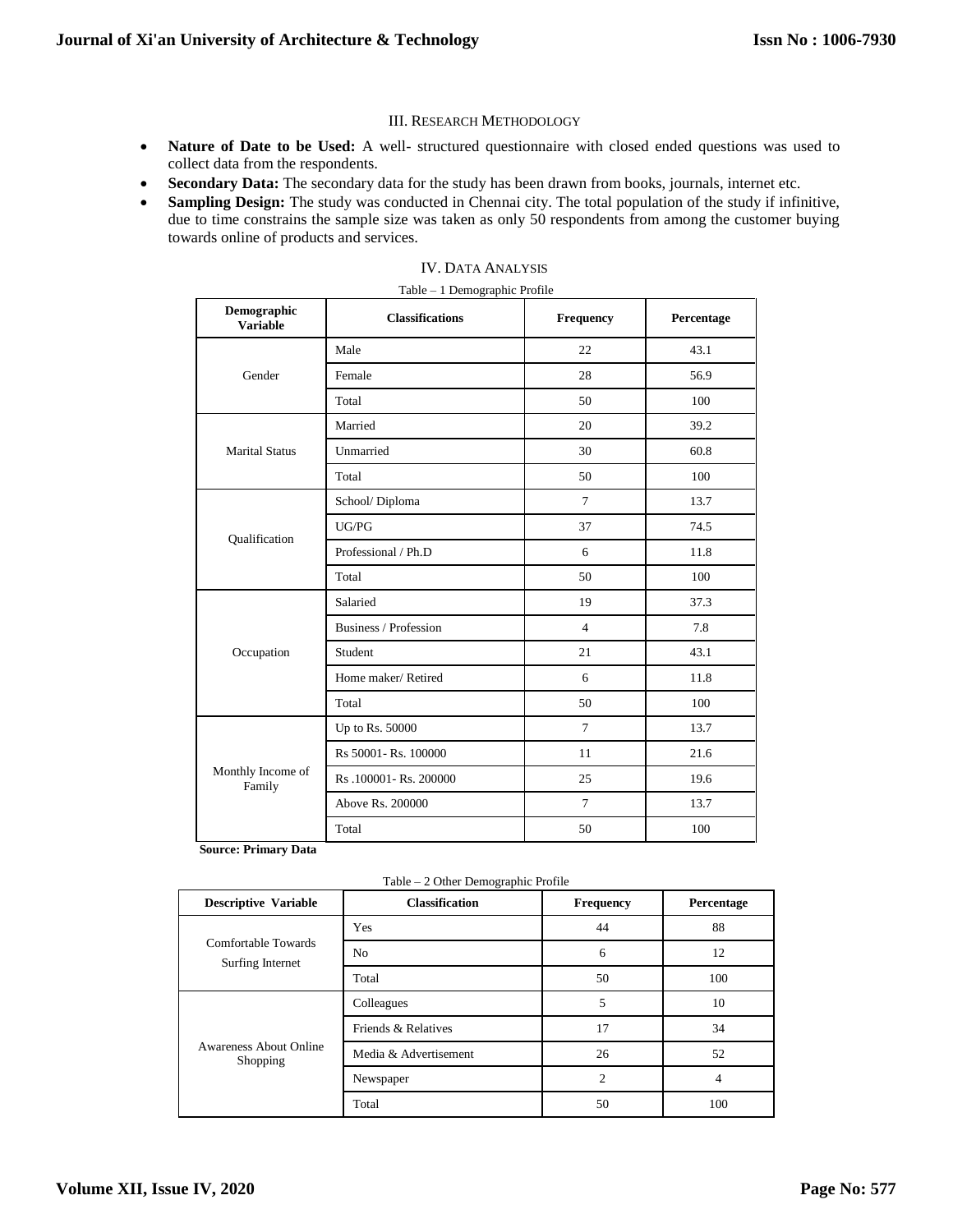| <b>Descriptive Variable</b>                                     | <b>Classification</b> | <b>Frequency</b> | Percentage |  |
|-----------------------------------------------------------------|-----------------------|------------------|------------|--|
|                                                                 | 2-5 times             | 19               | 38         |  |
| Frequency of Purchase in a                                      | $5-10$ times          | 1                | 2.0        |  |
| Month                                                           | More than 10 times    | $\overline{4}$   | 8          |  |
|                                                                 | Only Once             | 26               | 52         |  |
|                                                                 | Total                 | 50               | 100        |  |
| Approximate Amount Spent<br>on a Single Online Purchase         | 2000-5000             | 12               | 24         |  |
|                                                                 | 5000-10,000           | 3                | 6          |  |
|                                                                 | Less than 2000        | 32               | 64         |  |
|                                                                 | More than $10,000$    | 3                | 6          |  |
|                                                                 | Total                 | 50               | 100        |  |
| Payment Methods Preferred<br>While Making an Online<br>Purchase | bank Transfer         | 5                | 10         |  |
|                                                                 | cash on Delivery      | 28               | 56         |  |
|                                                                 | Credit Card           | 6                | 12         |  |
|                                                                 | Debit Card            | 11               | 22         |  |
|                                                                 | Total                 | 50               | 100        |  |

**Source: Primary Data**

**Interpretation** – Reveals that 44% feel comfortable while surfing internet ,

**Awareness about E-Commerce Websites:** 52% are aware about e-commerce websites through media and advertisement and 34% are aware through family and relatives .

**Frequency of Purchase:** 52% make a purchase through e-commerce websites only once in a month ,

**Approximate Amount Spent on a Single Online Purchase:** 64% approximately spend less than Rs.2000 on a single online transaction.

**Preferred Mode of Transaction:** 56 % prefer cash on delivery while making a online purchase.

| <b>Factors</b>        | <b>Strongly</b><br><b>Disagree</b> | <b>Disagree</b> | <b>Neutral</b> | Agree | <b>Strongly</b><br>Agree | Total<br><b>Score</b> | <b>Mean Score</b> | Rank           |
|-----------------------|------------------------------------|-----------------|----------------|-------|--------------------------|-----------------------|-------------------|----------------|
| Responsiveness        | $\mathbf{0}$                       | 1               | 1              | 13    | 35                       | 232                   | 23.2              | $\mathbf{1}$   |
| Contact point         | 2                                  | 5               | $\tau$         | 24    | 12                       | 189                   | 18.9              | 10             |
| Convenience           | $\overline{0}$                     | 1               | $\tau$         | 17    | 25                       | 216                   | 21.6              | $\overline{c}$ |
| Merchandising         | $\overline{4}$                     | 3               | 10             | 14    | 19                       | 191                   | 19.1              | 9              |
| Site designs          | 1                                  | 1               | 9              | 14    | 25                       | 211                   | 21.1              | $\overline{4}$ |
| Security              | $\overline{2}$                     | $\Omega$        | 13             | 16    | 19                       | 200                   | 20                | 6              |
| Serviceability        | $\mathbf{0}$                       | 1               | $\tau$         | 18    | 24                       | 215                   | 21.5              | 3              |
| Customization         | 2                                  | $\overline{4}$  | 8              | 21    | 15                       | 193                   | 19.3              | 8              |
| Cultivation           | $\overline{2}$                     | $\overline{c}$  | 10             | 15    | 21                       | 201                   | 20.1              | 5              |
| Care                  | 3                                  | 2               | 11             | 15    | 19                       | 195                   | 19.5              | $\overline{7}$ |
| Contact interactivity | $\overline{7}$                     | 1               | 10             | 15    | 17                       | 184                   | 18.4              | 11             |

Table – 3 Influential Factors Towards Online Purchase